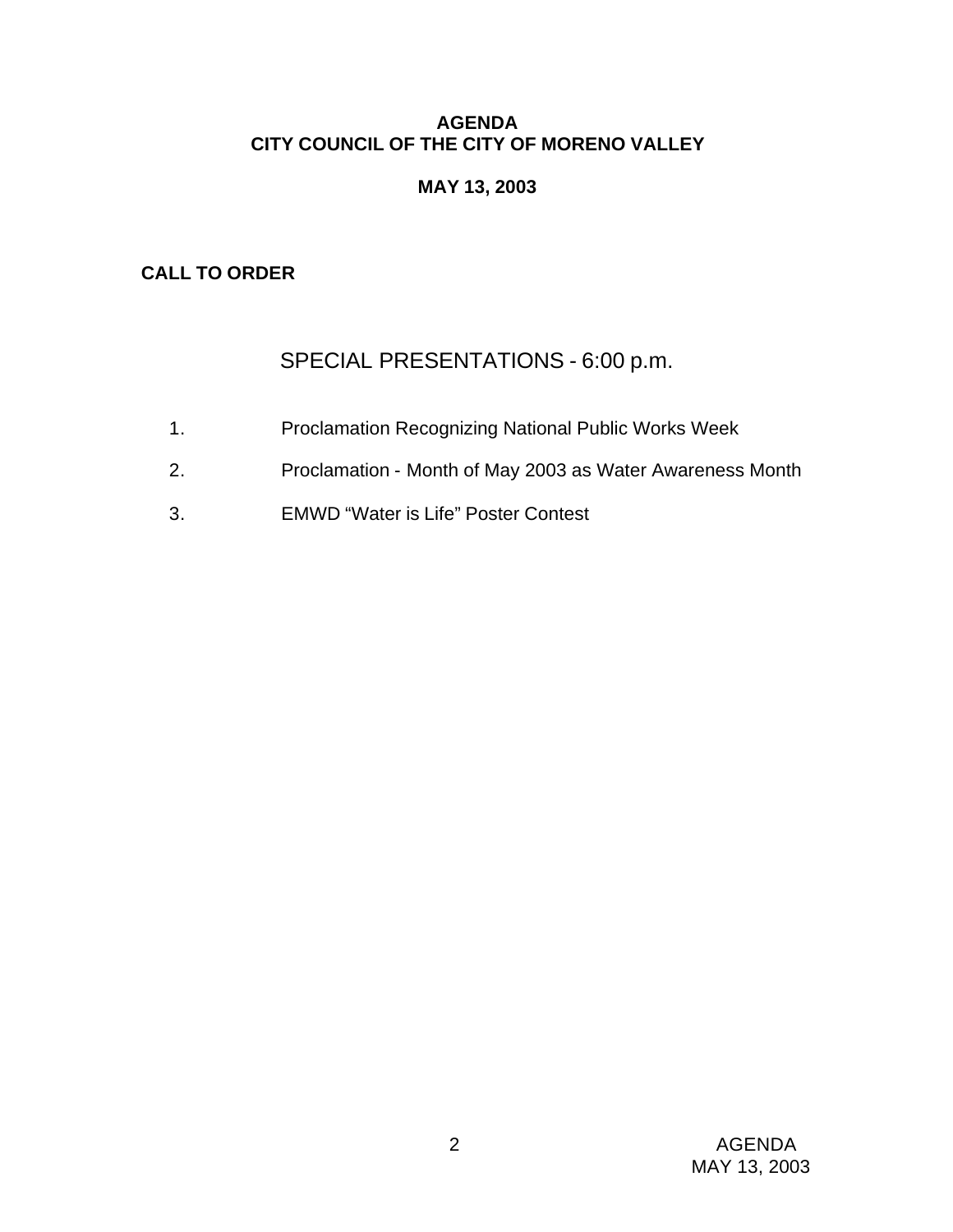#### **AGENDA JOINT MEETING OF THE CITY COUNCIL OF THE CITY OF MORENO VALLEY MORENO VALLEY COMMUNITY SERVICES DISTRICT COMMUNITY REDEVELOPMENT AGENCY OF THE CITY OF MORENO VALLEY**

#### **REGULAR MEETING - 6:30 P.M. MAY 13, 2003**

**CALL TO ORDER** (Joint Meeting of the City Council of the City of Moreno Valley, Moreno Valley Community Services District and the Community Redevelopment Agency of the City of Moreno Valley - actions taken at the Joint Meeting are those of the Agency indicated on each Agenda item)

#### **PLEDGE OF ALLEGIANCE**

**INVOCATION** – Pastor Ted Slattery, Valley Christian Church

#### **ROLL CALL**

#### **INTRODUCTIONS**

PUBLIC COMMENTS **ON MATTERS ON THE AGENDA** WILL BE TAKEN UP AS THE ITEM IS CALLED FOR BUSINESS, BETWEEN STAFF'S REPORT AND CITY COUNCIL DELIBERATION (SPEAKER SLIPS MAY BE TURNED IN UNTIL THE ITEM IS CALLED FOR BUSINESS.) Those wishing to speak should submit a BLUE speaker slip to the Bailiff. There is a three-minute limit per person. All remarks and questions shall be addressed to the presiding officer or to the City Council and not to any individual Council member, staff member or other person.

PUBLIC COMMENTS **ON MATTERS NOT ON THE AGENDA** UNDER THE JURISDICTION OF THE CITY COUNCIL WILL BE HEARD PRIOR TO CITY COUNCIL REPORTS AND CLOSING COMMENTS. IN THE EVENT THAT THE AGENDA ITEM FOR SUCH PUBLIC COMMENTS HAS NOT BEEN CALLED BY 10:00 P.M., IT SHALL BE CALLED AS THE NEXT ITEM OF BUSINESS FOLLOWING THE CONCLUSION OF ANY ITEM BEING HEARD AT 9:00 P.M. Those wishing to speak should submit a BLUE speaker slip to the Bailiff. There is a three-minute limit per person. All remarks and questions shall be addressed to the presiding officer or to the City Council and not to any individual Council member, staff member or other person.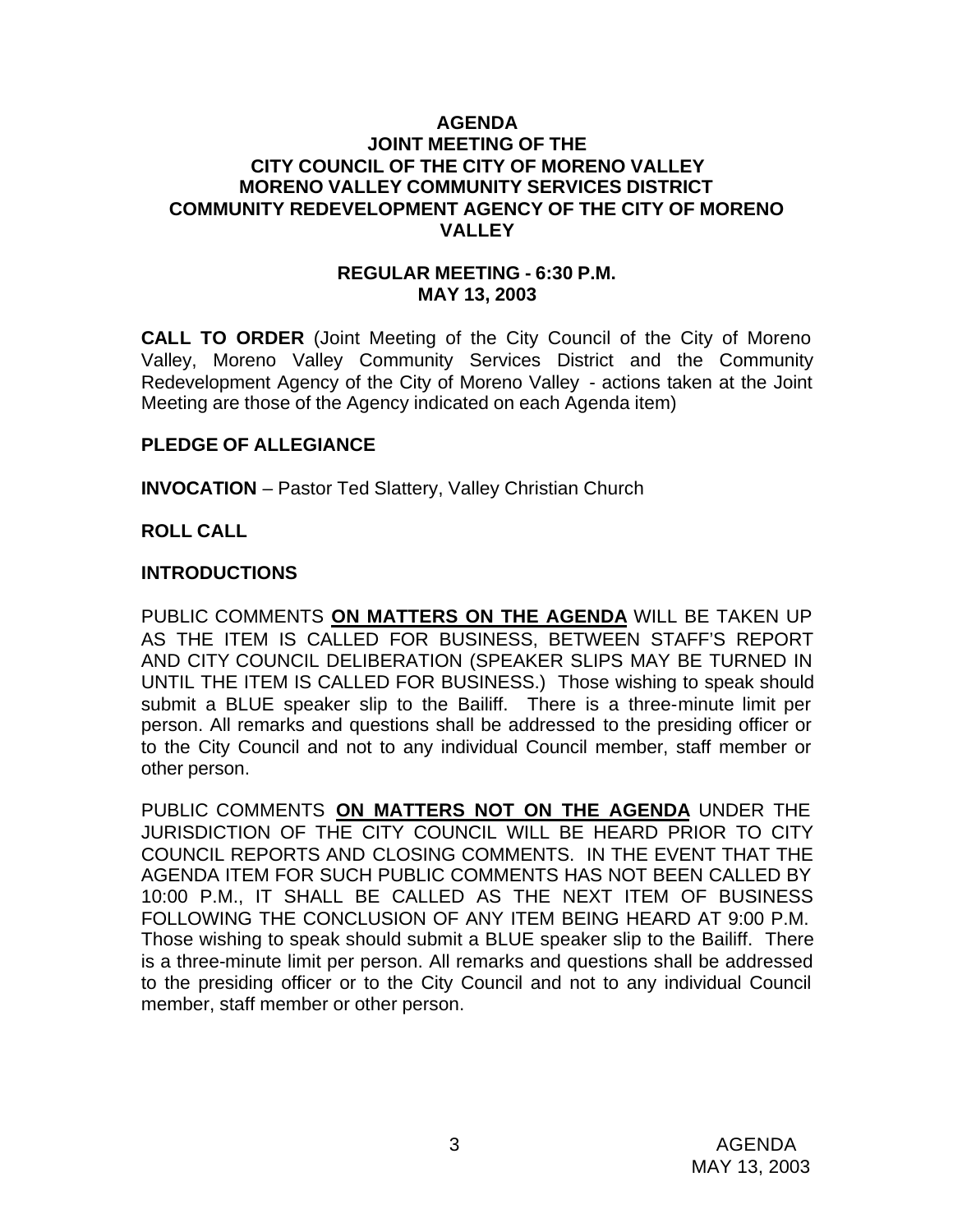## **JOINT CONSENT CALENDARS (SECTIONS A-C) OF THE CITY COUNCIL OF THE CITY OF MORENO VALLEY, MORENO VALLEY COMMUNITY SERVICES DISTRICT, COMMUNITY REDEVELOPMENT AGENCY OF THE CITY OF MORENO VALLEY, AND THE MORENO VALLEY PUBLIC FACILITIES FINANCING CORPORATION**

All items listed under the Consent Calendars, Sections A, B, and C, are considered to be routine and non-controversial, and may be enacted by one motion unless a member of the Council, Community Services District, or Redevelopment Agency requests that an item be removed for separate action. The motion to adopt the Consent Calendars is deemed to be a separate motion by each Agency and shall be so recorded by the City Clerk. Items withdrawn for report/discussion will be heard after public hearing items.

## **A. CONSENT CALENDAR** - **CITY COUNCIL**

- A1. ORDINANCES FIRST READING BY TITLE ONLY Recommendation: Waive reading of all Ordinance Introductions and read by title only.
- A2. APPROVAL OF QUARTERLY INVESTMENT REPORT QUARTER ENDED MARCH 31, 2003 (Report of: Director of Finance/City Treasurer) Recommendation: Approve and accept the quarterly investment report, in compliance with California Government Code Section 53646.
- A3. NOTICE OF COMPLETION AND ACCEPTANCE OF IRONWOOD AVENUE REHABILITATION FROM BARCLAY DRIVE TO PIGEON PASS ROAD, FEDERAL-AID NO. STPL-5441(031), PROJECT NO 99-25654 (Report of: Director of Public Works/City Engineer) Recommendation: Ratify Contract Change Order Nos. 1, 2, 3, and 4; accept the work as complete for the Ironwood Avenue Rehabilitation from Barclay Drive to Pigeon Pass Road, constructed by L.D. Anderson, Inc., 2750 South Lilac Avenue, Bloomington, California 92316; direct the City Clerk to record the Notice of Completion within ten (10) days, at the office of the County Recorder of Riverside County, as required by Section 3093 of the California Civil Code; authorize the Director of Finance to release the retention to L.D. Anderson, Inc. thirty-five (35) calendar days after the date of recordation of the Notice of Completion, if no claims are filed against the project; and accept the improvements into the City's maintained road system.
- A4. NOTICE OF COMPLETION AND ACCEPTANCE OF THE SAN MICHELE ROAD IMPROVEMENTS FROM PERRIS BOULEVARD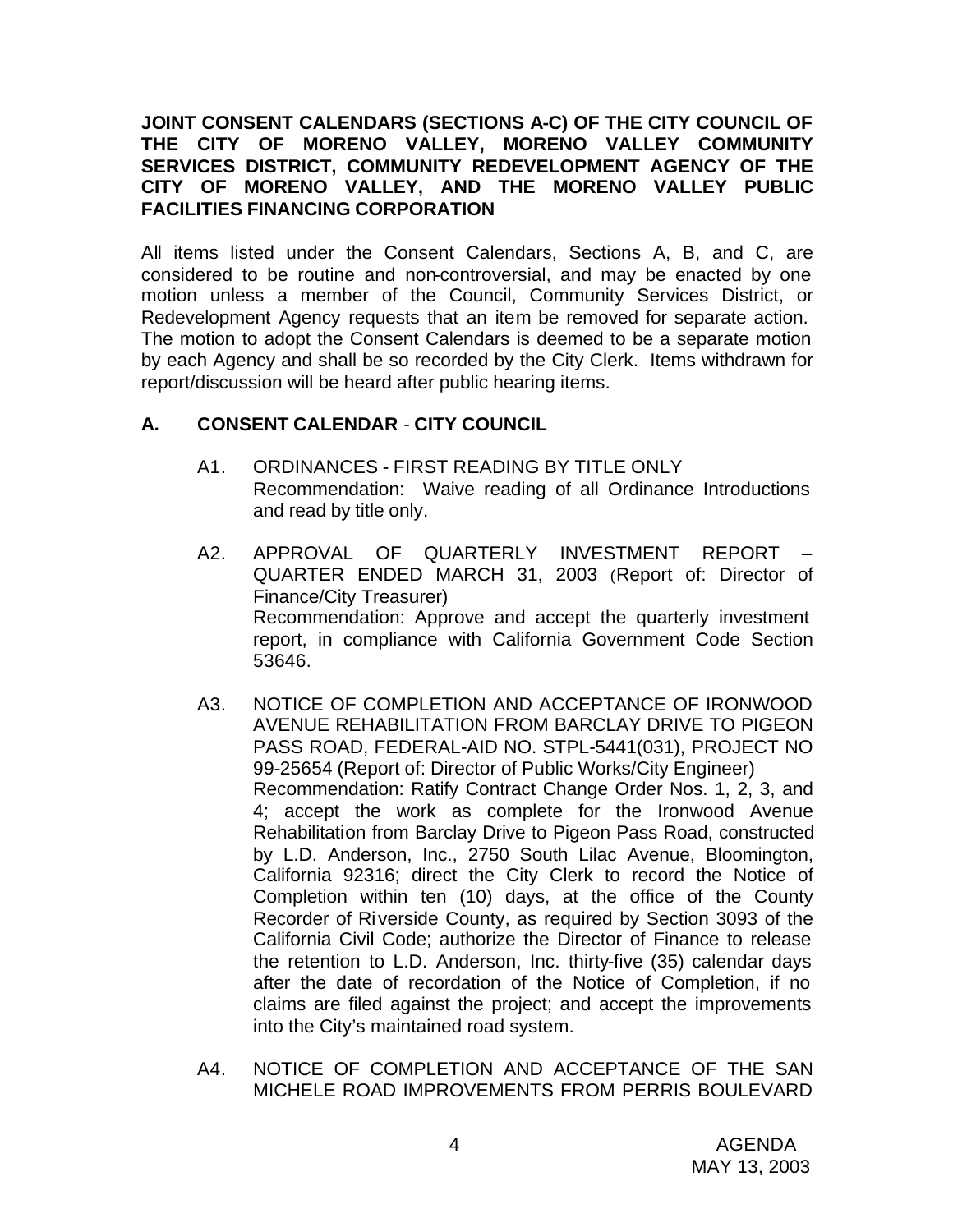TO INDIAN STREET, PROJECT NO. 99-12567420 (Report of: Director of Public Works/City Engineer)

Recommendation: Ratify contract Change Order No. 1; accept the work as complete for the San Michele Road Improvements from Perris Boulevard to Indian Street, constructed by R.J. Noble Company, 15505 East Lincoln Avenue, Orange, California 92856; direct the City Clerk to record the Notice of Completion with ten (10) days, at the office of the County Recorder of Riverside County, as required by Section 3093 of the California Civil Code; authorize the Director of Finance to release the retention to R.J. Noble Company thirty-five (35) calendar days after the date of recordation of the Notice of Completion, if no claims are filed against the project and accept the improvements into the City's maintained road system.

- A5. NATIONAL POLLUTANT DISCHARGE ELIMINATION SYSTEM STORMWATER DISCHARGE PERMIT – IMPLEMENTATION AGREEMENT FOR SANTA ANA REGION (Report of: Director of Public Works/City Engineer) Recommendation: Approve the National Pollutant Discharge Elimination System (NPDES) Stormwater Discharge Permit Implementation Agreement for the Santa Ana Region; authorize the Mayor to execute said agreement; and direct the City Clerk to attest to said approval.
- A6. REQUEST ADOPTION OF PLANS AND SPECIFICATIONS AND AUTHORIZATION TO ADVERTISE FOR CONSTRUCTION BIDS FOR THE NEWHOPE STREET IMPROVEMENT PROJECT - PROJECT NO. 01-12567421 (Report of: Director of Public Works/City Engineer) Recommendation: Adopt the plans and specifications that are on file in the office of the City Engineer and authorize the City Clerk to advertise the project for construction bids.
- A7. FINAL MAP 23553-1 ACCEPT AGREEMENT AND BONDS FOR ONE-YEAR WARRANTY OF PUBLIC IMPROVEMENTS AND ADOPT RESOLUTION NO. 2003-30, A RESOLUTION OF THE CITY COUNCIL OF THE CITY OF MORENO VALLEY AUTHORIZING ACCEPTANCE OF THE PUBLIC RIGHT-OF-WAY IMPROVEMENTS AS COMPLETE AND ACCEPTING VIA DEL NORTE, MONTALVO ROAD, CAMBRIA CIRCLE, VIA MONTARA, COTATI COURT, PRESIDIO HILLS DRIVE, PIGEON PASS ROAD, AND SUNNYMEAD RANCH PARKWAY INTO THE CITY MAINTAINED STREET SYSTEM (MV DEVELOPMENT, LLC) (Report of: Director of Public Works/City Engineer)

Recommendation: Accept the bonds and Agreement for One-Year Guarantee & Warranty of Public Improvements for Final Map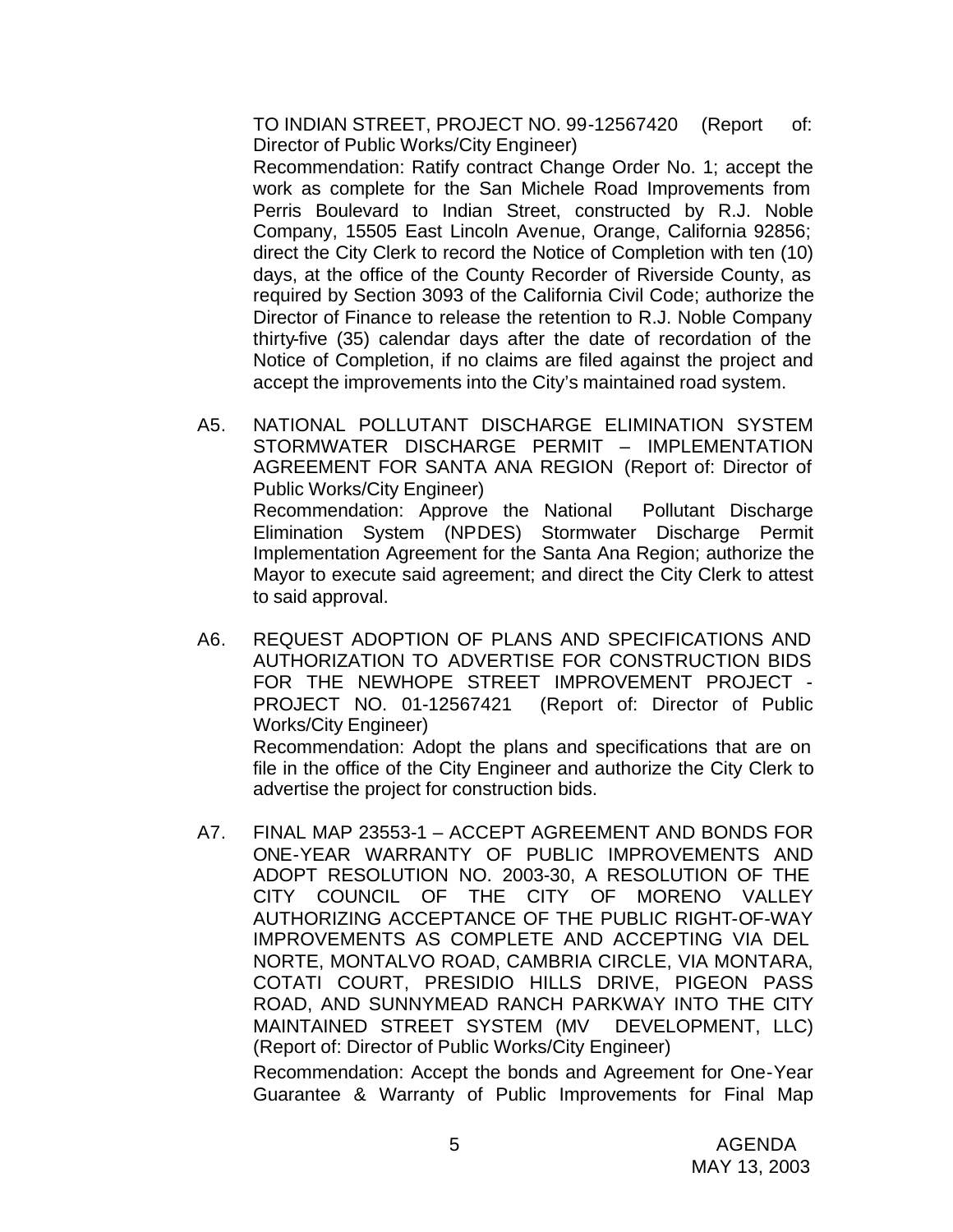23553-1; authorize the Mayor to execute the agreement; and adopt Resolution No. 2003-30 authorizing the acceptance of the public right-of-way improvements for Final Map 23553-1 as complete and accepting Via del Norte, Montalvo Road, Cambria Circle, Via Montara, Cotati Court, Presidio Hills Drive, Pigeon Pass Road, and Sunnymead Ranch Parkway

#### Resolution No. 2003-30

A Resolution of the City Council of the City of Moreno Valley, California, Authorizing the Acceptance of the Public Right-of-Way Improvements as Complete Within Tract 23553-1, and Accepting Via Del Norte, Montalvo Road, Cambria Circle, Via Montara, Cotati Court, Presidio Hills Drive, Pigeon Pass Road, and Sunnymead Ranch Parkway into the City Maintained Street System

A8. FINAL MAP 23553-2 – REDUCE FAITHFUL PERFORMANCE BOND BY 90% AND ADOPT RESOLUTION NO. 2003-31, A RESOLUTION OF THE CITY COUNCIL OF THE CITY OF MORENO VALLEY AUTHORIZING ACCEPTANCE OF THE PUBLIC RIGHT-OF-WAY IMPROVEMENTS AS COMPLETE AND ACCEPTING PIGEON PASS ROAD, VIA MORAGA, TAMALPAIS PLACE, VIA MONTARA, AND CASMALIA COURT INTO THE CITY MAINTAINED STREET SYSTEM (MV DEVELOPMENT, LLC) (Report of: Director of Public Works/City Engineer) Recommendation: Approve a 90% reduction to the Faithful Performance Bond for Final Map 23553-2; authorize the City Engineer to reduce the Faithful Performance Bond by 90%; and adopt Resolution No. 2003-31 authorizing the acceptance of the public right-of-way improvements for Final Map 23553-2 as complete and accepting Pigeon Pass Road, Via Moraga, Tamalpais Place, Via Montara, and Casmalia Court into the City Maintained Street System.

#### Resolution No. 2003-31

Resolution of the City Council of the City of Moreno Valley, California, Authorizing the Acceptance of the Public Right-of-Way Improvements as Complete Within Tract 23553-2, and Accepting Pigeon Pass Road, Via Moraga, Tamalpais Place, Via Montara, and Casmalia Court into the City Maintained Street System

A9. FINAL MAP 23553-3 – REDUCE FAITHFUL PERFORMANCE BOND BY 90% AND ADOPT RESOLUTION NO. 2003-32, A RESOLUTION OF THE CITY COUNCIL OF THE CITY OF MORENO VALLEY AUTHORIZING ACCEPTANCE OF THE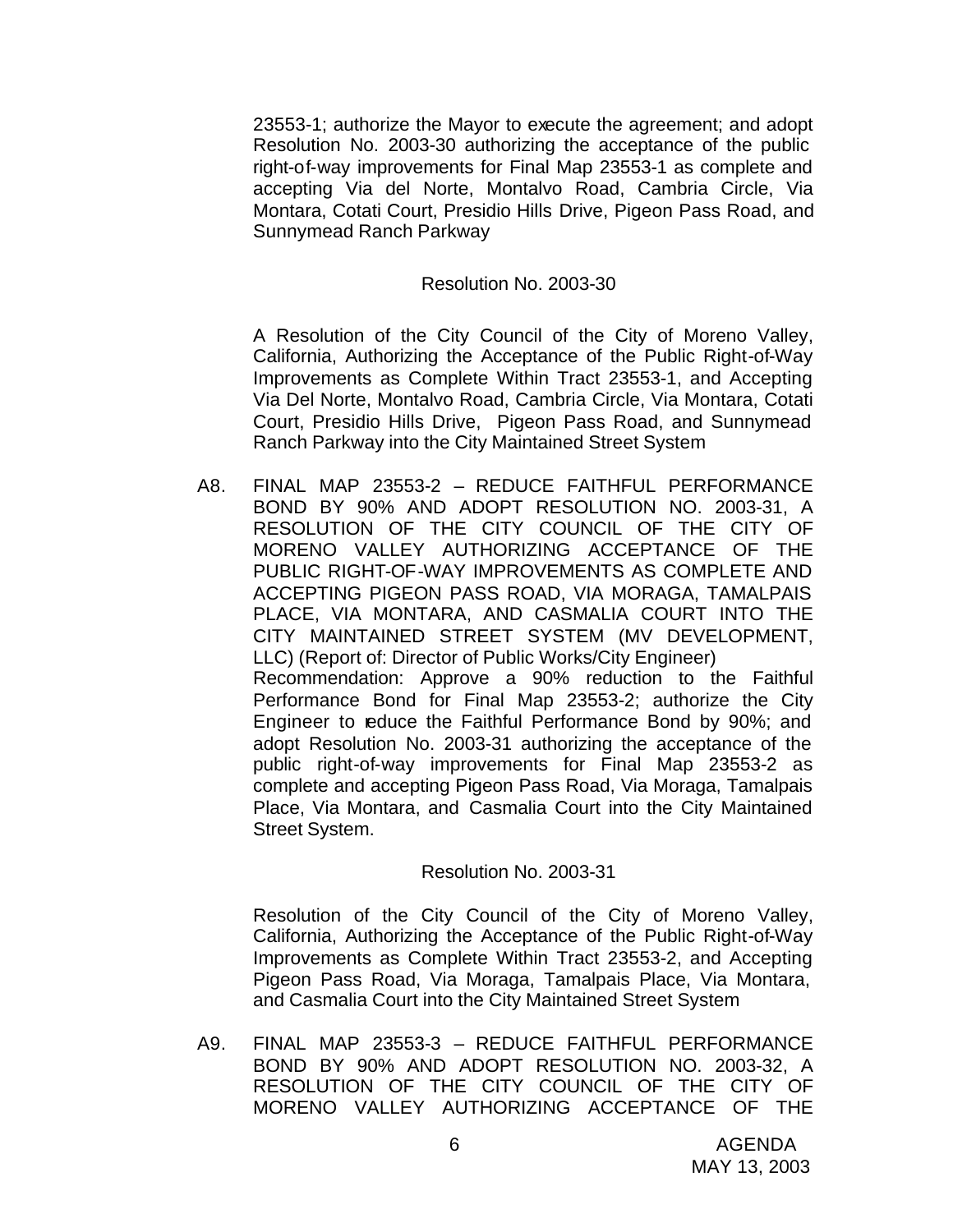PUBLIC RIGHT-OF-WAY IMPROVEMENTS AS COMPLETE AND ACCEPTING PRESIDIO HILLS DRIVE, VIA DEL NORTE, MONTALVO ROAD, PASATIEMPO PLACE, AND PASEO CORRALITO INTO THE CITY MAINTAINED STREET SYSTEM (Report of: Director of Public Works/City Engineer) Recommendation: Approve a 90% reduction to the Faithful Performance Bond for Final Map 23553-3; authorize the City Engineer to reduce the Faithful Performance Bond by 90%; and adopt Resolution No. 2003-32 authorizing the acceptance of the public right-of-way improvements for Final Map 23553-3 as complete and accepting Presidio Hills Drive, Via Del Norte, Montalvo Road, Pasatiempo Place, and Paseo Corralito into the City Maintained Street System.

#### Resolution No. 2003-32

Resolution of the City Council of the City of Moreno Valley, California, Authorizing the Acceptance of the Public Right-of-Way Improvements as Complete Within Tract 23553-3, and Accepting Presidio Hills Drive, Via Del Norte, Montalvo Road, Pasatiempo Place, and Paseo Corralito into the City Maintained Street System

- A10. MINUTES REGULAR MEETING OF APRIL 22, 2003 (Report of: City Clerk) Recommendation: Approve as submitted.
- A11. ALTERNATIVE FUELS SUBVENTION FUND MATCH PROGRAM CONTRACT SIGNATURE AUTHORIZATION (Report of: Director of Public Works/City Engineer) Recommendation: Grant signature authority to the Mayor in order to execute the alternative fuels subvention fund match program contract with the South Coast Air Quality Management District.
- A12. PUBLIC FACILITIES FINANCING AGREEMENTS FOR MULTI-FAMILY PROJECTS APPROVED OR DEEMED COMPLETE FOR PROCESSING PRIOR TO THE ADOPTION OF THE TRANSPORTATION UNIFORM MITIGATION FEE (TUMF) (Report of: City Manager)

Authorize the Mayor to enter into agreements with Lasselle Place, LLC; The Danavon Trust; Box Springs Apartment Partners, LP; M. Timm Development; 26<sup>th</sup> Corporation and Granite Capital, LLC; and Moreno Valley Investors, LLC; developers of multi-family projects substantially in the form of the attachments.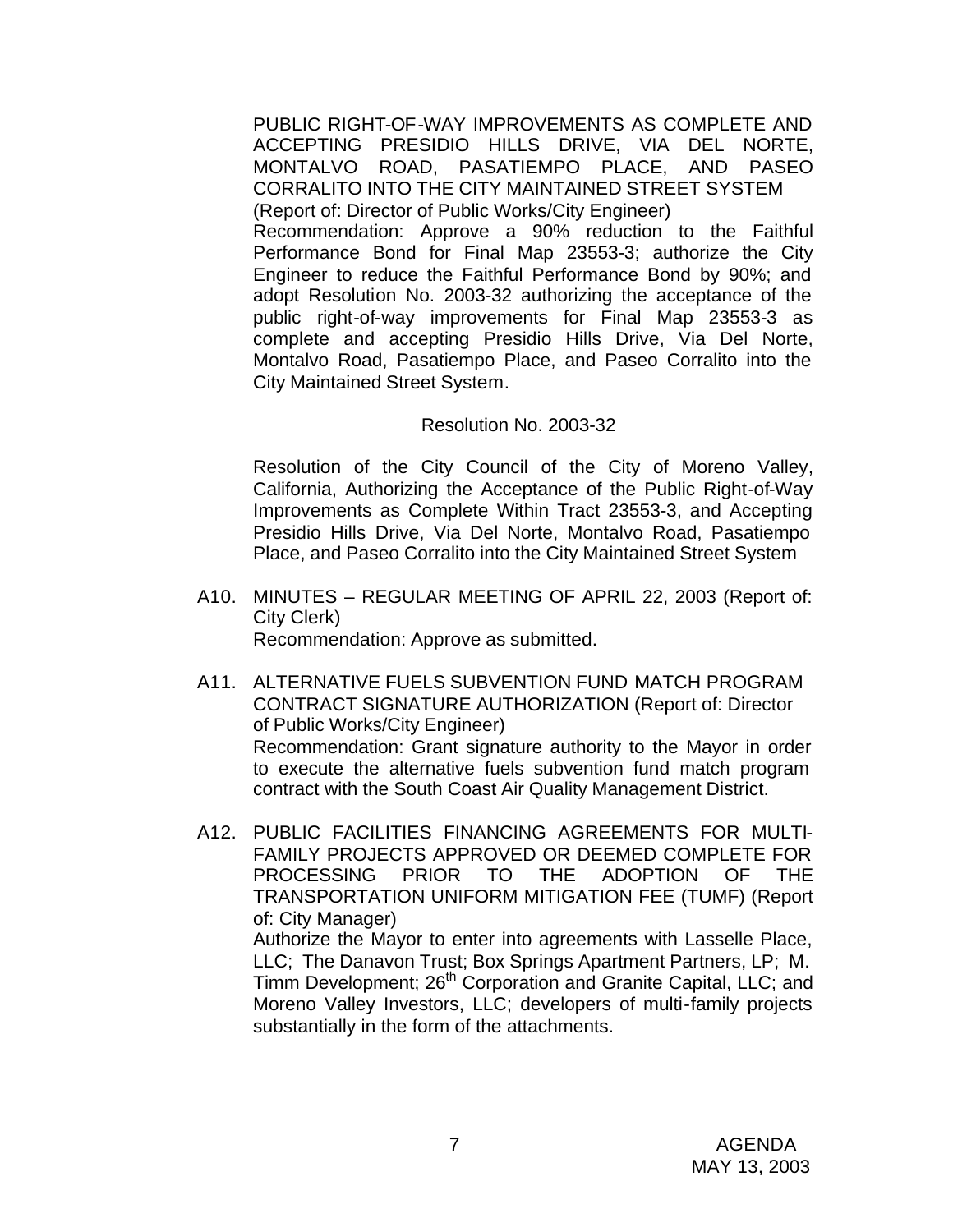### **B. CONSENT CALENDAR** - **COMMUNITY SERVICES DISTRICT**

- B1. ORDINANCES FIRST READING BY TITLE ONLY Recommendation: Waive reading of all Ordinance Introductions and read by title only.
- B2. MINUTES REGULAR MEETING OF APRIL 22, 2003 (Report of: City Clerk) Recommendation: Approve as submitted.
- B3. NAMING OF TOWNGATE COMMUNITY CENTER (Report of: Director of Parks and Recreation) Recommendation: Adopt the name as recommended and submitted by the Parks and Recreation Advisory Committee for the new community center located at TownGate Memorial Park as "TownGate Community Center".
- B4. RESOLUTION NO. CSD 2003-04, AUTHORIZING THE COLLECTION OF CHARGES FOR COMMUNITY SERVICES DISTRICT ZONE M (COMMERCIAL/INDUSTRIAL IMPROVED MEDIAN MAINTENANCE) (Report of: Director of Public Works/City Engineer)

Recommendation: Approve and adopt Resolution No. CSD 2003- 04 to authorize the collection of charges for CSD Zone M (Commercial/Industrial Improved Median Maintenance).

Resolution No. CSD 2003-04

A Resolution of the Moreno Valley Community Services District of the City of Moreno Valley, California, Approving Zone M Charges to Maintenance of Median Areas Associated with Commercial/Industrial Developments

# **C. CONSENT CALENDAR** - **COMMUNITY REDEVELOPMENT AGENCY**

- C1. ORDINANCES FIRST READING BY TITLE ONLY Recommendation: Waive reading of all Ordinance Introductions and read by title only.
- C2. MINUTES REGULAR MEETING OF APRIL 22, 2003 (Report of: City Clerk) Recommendation: Approve as submitted.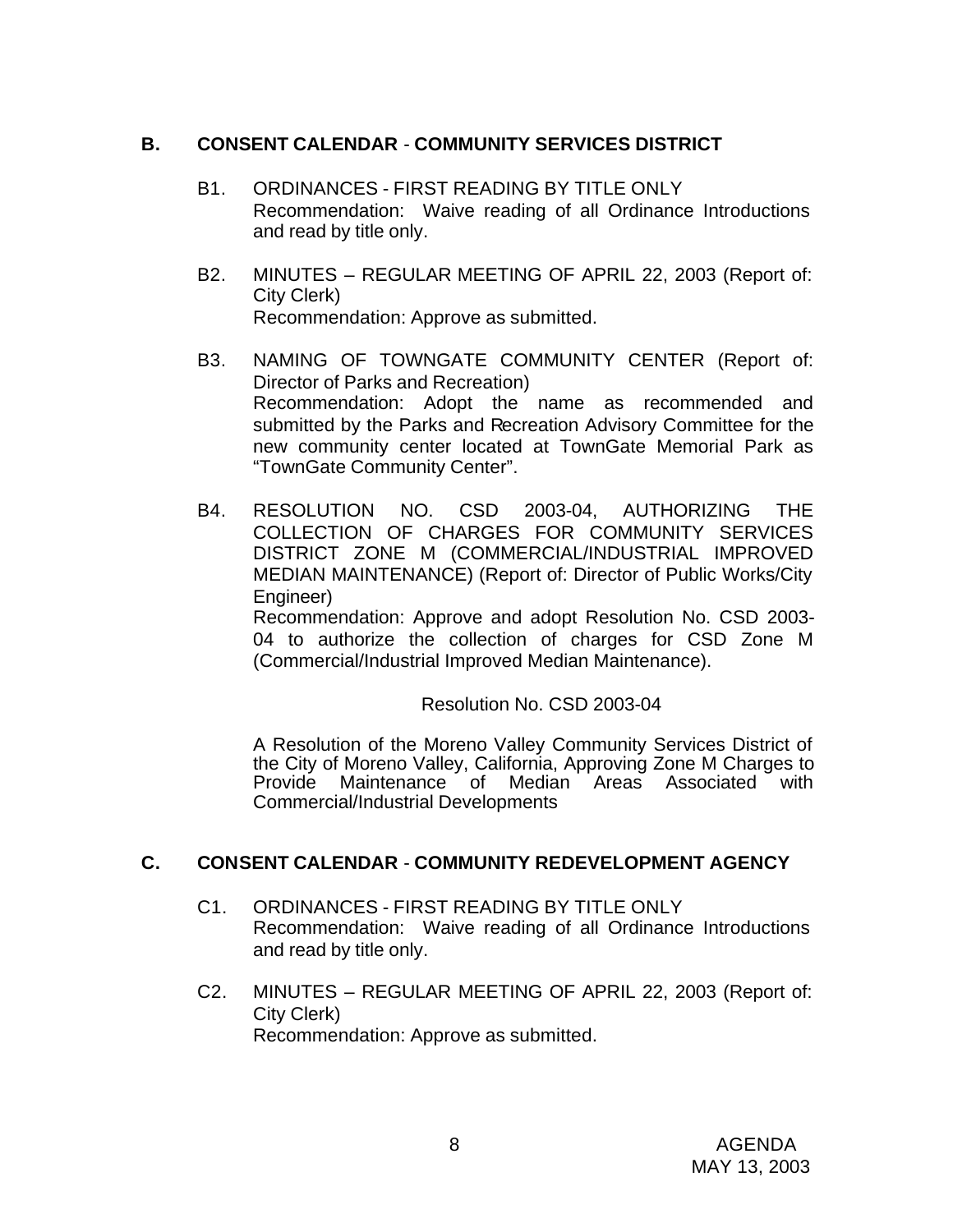# **D. PUBLIC HEARINGS**

Questions or comments from the public on a Public Hearing matter are limited to five minutes per individual and must pertain to the subject under consideration.

Those wishing to speak should complete and submit a GOLDENROD speaker slip to the Bailiff.

- D1. PUBLIC HEARING FOR INCLUSION OF TENTATIVE TRACT 20185 (AND ALL AFFECTED PHASES) INTO THE COMMUNITY SERVICES DISTRICT ZONE B (RESIDENTIAL STREET LIGHTING) – PROGRAM - NORTH OF FRAN LOU DRIVE AND WEST OF KITCHING STREET (Report of: Director of Public Works/City Engineer) Recommendation That the City Council acting in their capacity as the Board of Directors of the Moreno Valley Community Services District(CSD):
	- 1. Tabulate the mail ballot(s) for the CSD Zone B program;
	- 2. Verify and accept the results of the mail ballot proceeding as identified on the Official Tally Sheet and Assessor Parcel Number (APN) listing;
	- 3. Receive and file with the City Clerk's Office the accepted Official Tally Sheet and APN listing; and
	- 4. Authorize and impose the CSD Zone B charge.
- D2. PUBLIC HEARING TO ADOPT THE ANALYSIS OF IMPEDIMENTS TO FAIR HOUSING CHOICE REPORT (Report of: Director of Community and Economic Development) Recommendation: That the City Council adopt the Analysis of Impediments to Fair Housing Choice Report.
- D3. PUBLIC HEARING TO ADOPT THE CONSOLIDATED PLAN FOR FISCAL YEARS 2003-2008 AND THE ANNUAL ACTION PLAN FOR 2003-2004 (Report of: Director of Community and Economic Development) Recommendation: That the City Council adopt the Consolidated Plan for Fiscal Years 2003-2008 and the Annual Action Plan for Fiscal Year 2003-2004.
- D4. RESOLUTION OF NECESSITY AUTHORIZING EMINENT DOMAIN PROCEEDINGS - ACQUISITION OF RIGHT-OF-WAY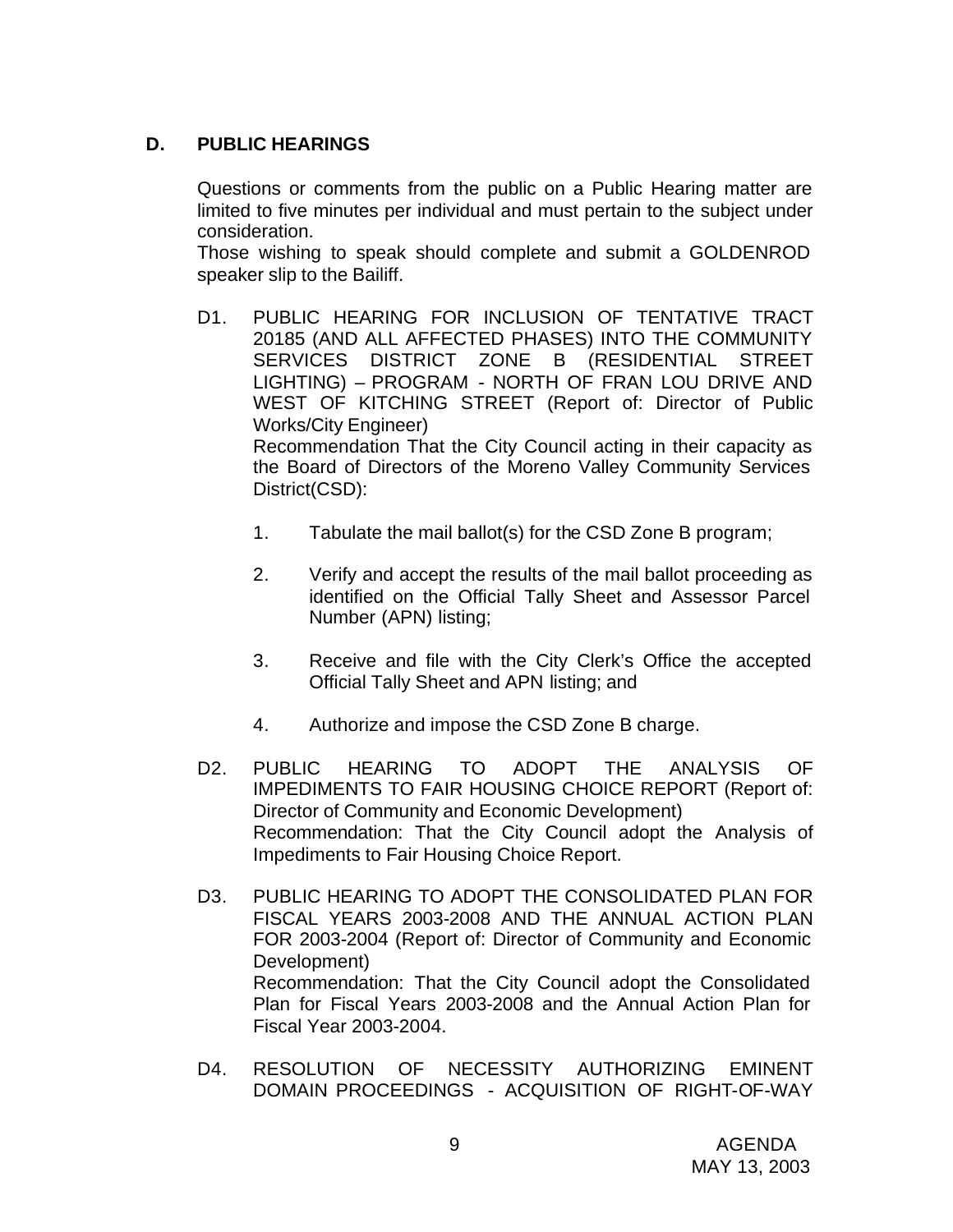NEAR HIGHWAY 60 AND MORENO BEACH DRIVE WITHIN THE AUTO MALL SPECIFIC PLAN (Report of: Director of Public Works/City Engineer) Recommendation: That the City Council:

1. Do not conduct the public hearing for Resolution of Necessity Authorizing Eminent Domain Proceedings – Acquisition of Right-of-Way near Highway 60 and Moreno Beach Drive within the Auto Mall specific Plan; and

- 2. Cancel all further proceedings on this matter.
- D5. PUBLIC HEARING ADOPTION OF FY 2003-04 FEE RESOLUTION AND FEE SCHEDULE (Report of: Director of Finance/City Treasurer) That the City Council:
	- 1. Conduct a Public Hearing to receive public comments on the Proposed FY 2003-04 Fee Schedule, and
	- 2. Adopt Resolution No. 2003-34, approving the Fee Schedule for FY 2003-04.

#### Resolution No. 2003-34

A Resolution of the City Council of the City of Moreno Valley, California, Increasing and Establishing Specified Fees for Various Services; Maintaining the Present Level of Certain Fees; Reducing the Level of Certain Fees; and Incorporating Certain Prior Enactments

#### **E. ITEMS REMOVED FROM CONSENT CALENDARS FOR DISCUSSION OR SEPARATE ACTION**

#### **F. REPORTS**

F1. PUBLIC MEETING TO PROVIDE COMMENT REGARDING THE INSTALLATION OF RESIDENTIAL STREETLIGHTS ALONG WEBB STREET AND INCLUSION INTO COMMUNITY SERVICES DISTRICT (CSD) ZONE B-1C (STREETLIGHT INSTALLATION - WEBB STREET) AND ZONE B (RESIDENTIAL STREET LIGHTING) (Report of: Director of Public Works/City Engineer) Recommendation: That the Mayor and City Council, acting in their respective capacities as President and Members of the Board of Directors of the Moreno Valley (CSD), accept public comment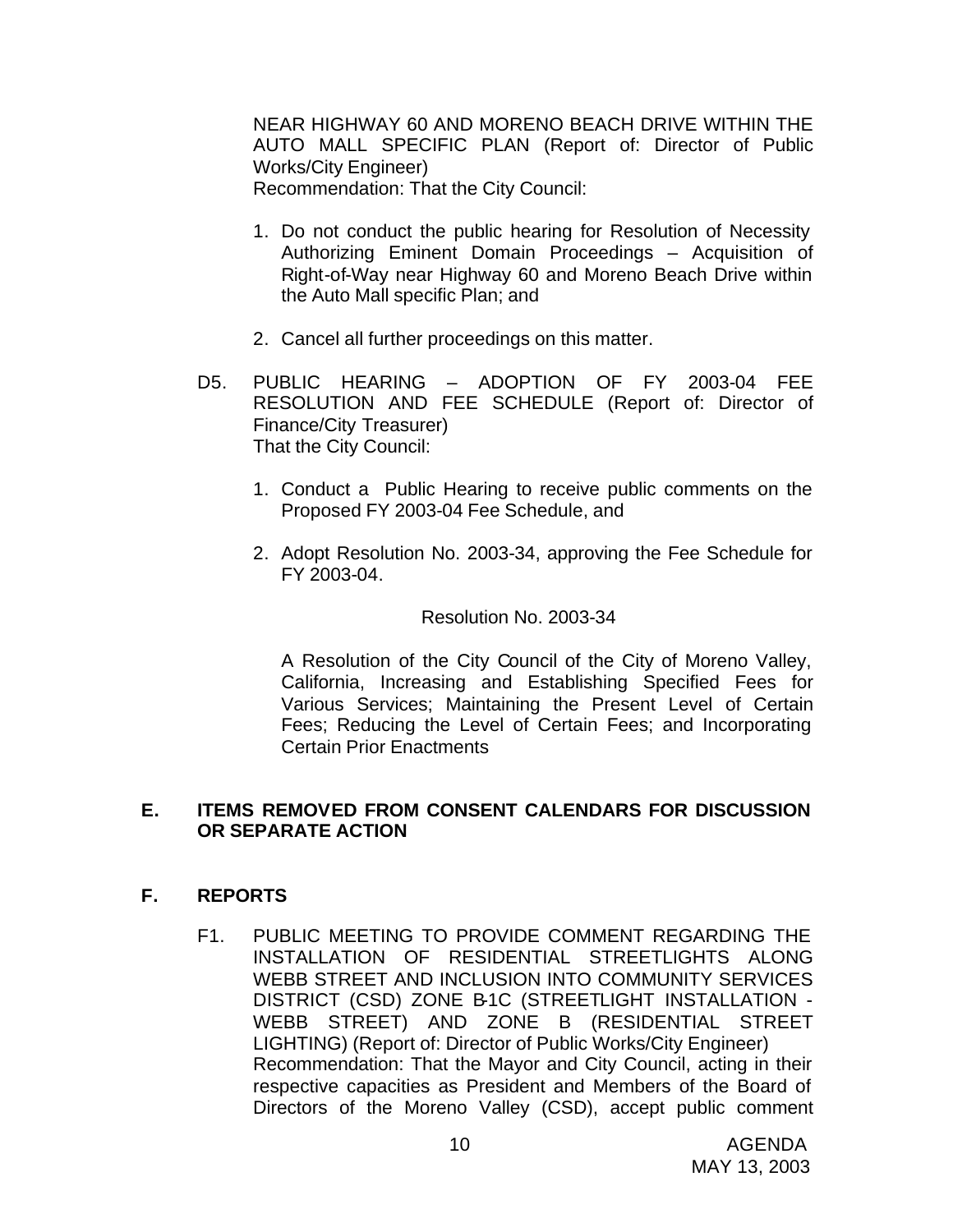regarding the proposed installation of residential streetlights along Webb Street and inclusion of Webb Street properties into the CSD Zones B-1C (Streetlight Installation – Webb Street) and B (Residential Street Lighting) programs and levy the associated charges to fund the costs for installing residential streetlight improvements and ongoing electrical energy, maintenance and administration services.

F2. APPROVE AND ADOPT RESOLUTION NO. CSD 2003-05 TO AUTHORIZE COLLECTION OF THE APPROVED CSD ZONE E-4A CHARGE AND INTRODUCE ORDINANCE NO. CSD 34 TO ESTABLISH ZONE E-4A (DAYBREAK DEVELOPMENT-INTERNAL PARKWAY LANDSCAPE MAINTENANCE) (Report of: Director of Public Works/City Engineer) Recommendation: That the City Council acting in their respective

capacities as President and Members of the Board of Directors of the Moreno Valley Community Services District (CSD):

1) Approve and adopt Resolution No. CSD 2003-05 to authorize collection of the approved Zone E-4A parcel charge on the property tax bill, as required by the County of Riverside.

#### Resolution No. CSD 2003-05

A Resolution of the Moreno Valley Community Services District of the City of Moreno Valley, California, Approving the Parcel Charge for Providing Zone E-4A (Daybreak Development – Internal Parkway Landscape Maintenance Services)

2) Introduce Ordinance No. CSD 34 to establish the Zone E-4A (Daybreak Development – Internal Parkway Landscape Maintenance) boundary and to include Zone E-4A as a subzone of Zone E (High-Service-Level Parkway Landscape Maintenance)

#### Ordinance No. CSD 34

An Ordinance of the Moreno Valley Community Services District of the City of Moreno Valley, California, Approving the Establishment of Zone E-4A (Daybreak Development – Internal Parkway Landscape Maintenance) as a Subzone of Zone E (High-Service-Level Parkway Landscape Maintenance)

F3. APPROVE AND ADOPT RESOLUTION NO. CSD 2003-06 TO AUTHORIZE COLLECTION OF THE APPROVED CSD ZONE E-1A CHARGE AND INTRODUCE ORDINANCE NO. CSD 35 TO ESTABLISH ZONE E-1A (RENAISSANCE PARK-INTERNAL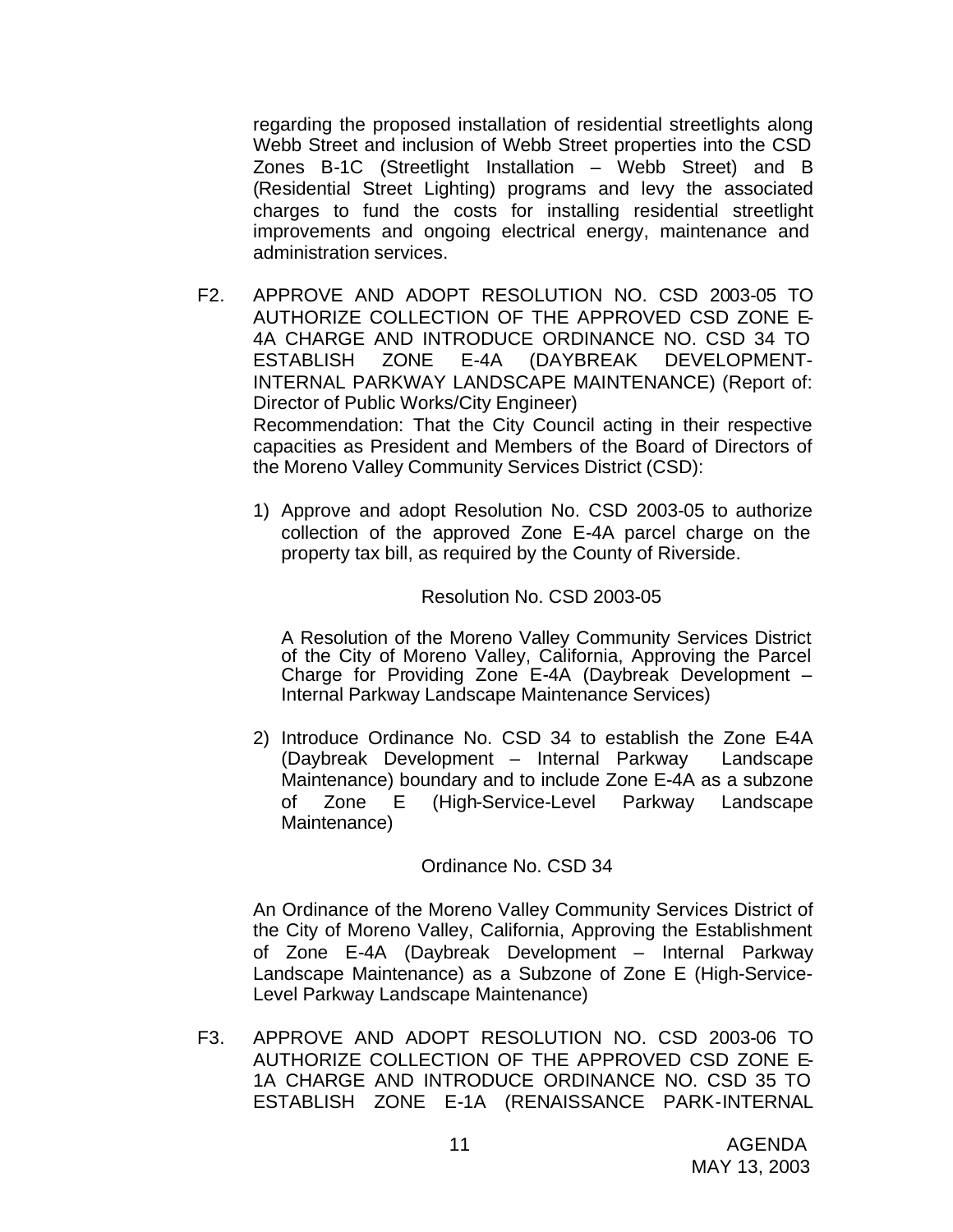PARKWAY LANDSCAPE/WALL MAINTENANCE) (Report of: Director of Public Works/City Engineer)

Recommendation: That the City Council acting in their respective capacities as President and Members of the Board of Directors of the Moreno Valley Community Services District (CSD):

1) Approve and adopt Resolution No. CSD 2003-06 to authorize collection of the approved Zone E-1A parcel charge on the property tax bill, as required by the County of Riverside

#### Resolution No. CSD 2003-06

A Resolution of the Moreno Valley Community Services District of the City of Moreno Valley, California, Approving the Parcel Charge for Providing Zone E-1A (Renaissance Park – Internal Parkway Landscape/Wall Maintenance) Services

2) Introduce Ordinance No. CSD 35 to establish the Zone E-1A (Renaissance Park-Internal Parkway Landscape/Wall Maintenance) boundary and to include Zone E-1A as a subzone of Zone E (High-Service-Level Parkway Landscape Maintenance)

# Ordinance No. CSD 35

An Ordinance of the Moreno Valley Community Services District of the City of Moreno Valley, California, Approving the Establishment of Zone E-1A (Renaissance Park – Internal Parkway Landscape/Wall Maintenance) as a Subzone of Zone E (High-Service-Level Parkway Landscape Maintenance)

- F4. 2003 CITIZEN OPINION SURVEY RESULTS (Report of: Assistant City Manager) Recommendation: That the City Council review and discuss the findings of the 2003 Citizen Opinion Survey prepared for the City of Moreno Valley by MUSE Consulting, Inc.
- F5. LEGISLATIVE UPDATE (Report of: Assistant City Manager) Recommendation: Receive, file and ratify the Legislative Status Report.
- F6. CITY MANAGER'S REPORT (Informational Oral Presentation not for Council action)

# **G. LEGISLATIVE ACTIONS**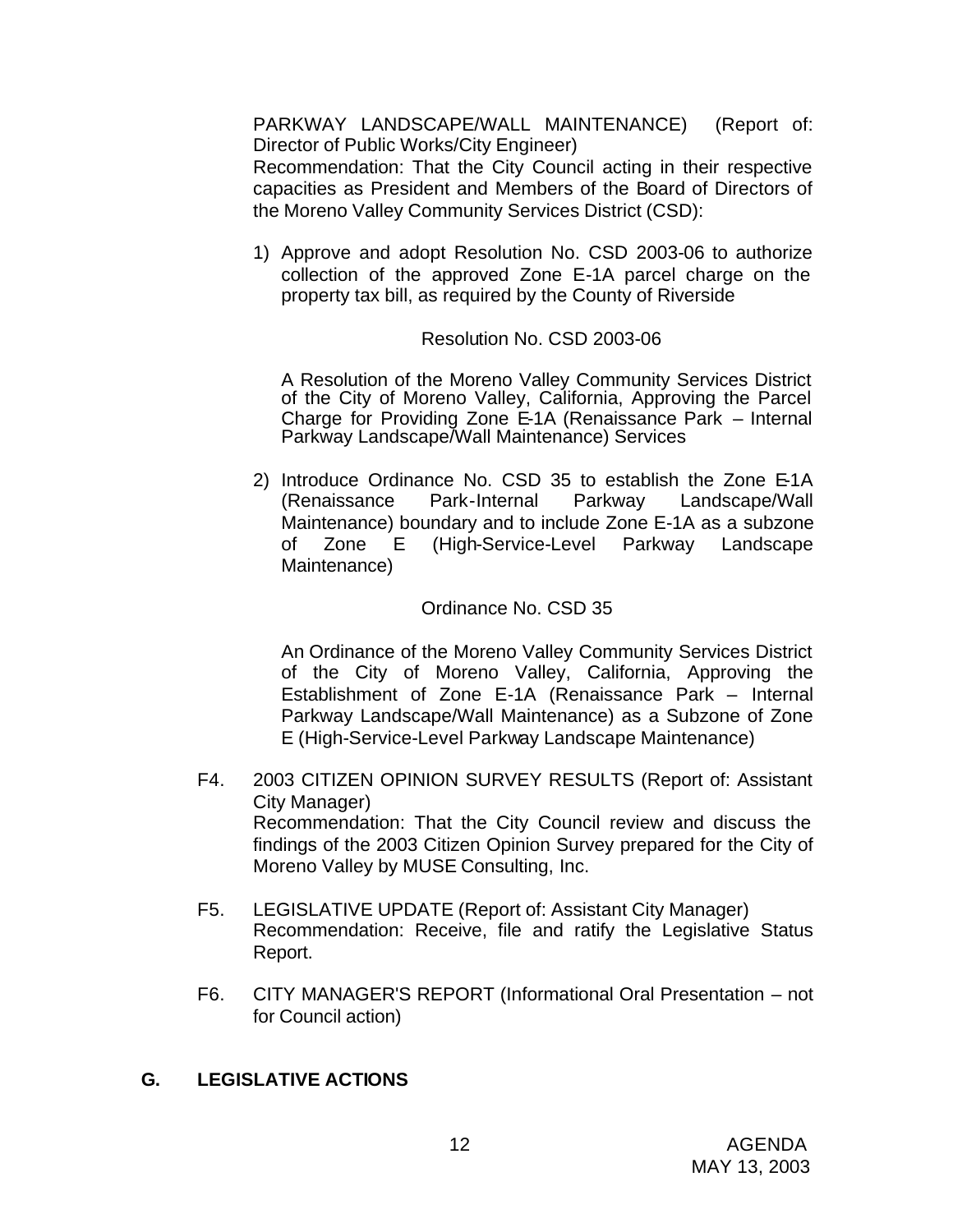## ORDINANCES - 1ST READING AND INTRODUCTION

- G1. AMENDMENT TO PERS CONTRACT (Report of: Human Resources Director) Recommendation: That the City Council:
	- 1. Adopt Resolution No. 2003-33 noticing its intention to approve an amendment to the contract between the Board of Administration of the Public Employees' Retirement System (PERS) and the City Council of the City of Moreno Valley regarding a change in benefits per contract agreement.

#### Resolution No. 2003-33

A Resolution of the City Council of the City of Moreno Valley, California, Declaring its Intention to Approve an Amendment to Contract Between the Board of Administration of the Public Employees' Retirement System and the City Council of the City of Moreno Valley

2. Introduce Ordinance No. 629 authorizing an amendment to the City's PERS contract. (Roll call required)

#### Ordinance 629

An Ordinance of the City Council of the City of Moreno Valley, Authorizing Amendment to the Contract Between the City Council of the City of Moreno Valley and the Board of Administration of the California Public Employees' Retirement System

- 3. Authorize the Mayor and City Clerk to execute the amendment authorizing credit for unused sick leave per PERS Section 20965 for local miscellaneous members.
- 4. Direct the City Clerk, upon adoption of said Resolution, to forward to PERS the original or a certified copy of: Resolution of Intention, Certification of Governing Body's Action, and Certification of Compliance with Gov. Code Sec. 7507.

ORDINANCES - 2ND READING AND ADOPTION - NONE

ORDINANCES - URGENCY ORDINANCES - NONE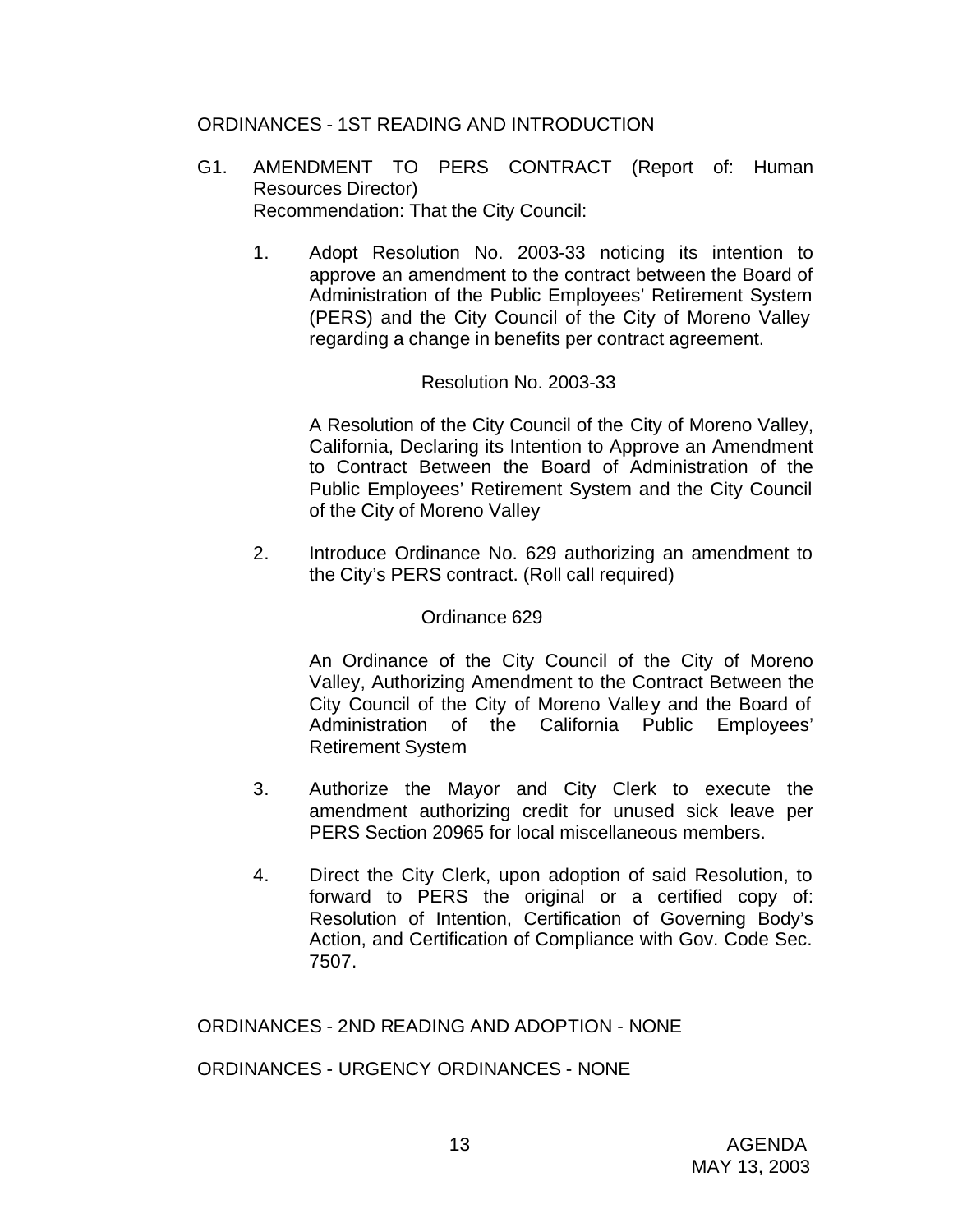RESOLUTIONS – NONE

## PUBLIC COMMENTS **ON ANY SUBJECT NOT ON THE AGENDA** UNDER THE JURISDICTION OF THE CITY COUNCIL

Those wishing to speak should complete and submit a BLUE speaker slip to the Bailiff. There is a three-minute time limit per person. All remarks and questions shall be addressed to the presiding officer or to the City Council and not to any individual Council member, staff member or other person.

#### **CLOSING COMMENTS AND/OR REPORTS OF THE CITY COUNCIL, COMMUNITY SERVICES DISTRICT, OR COMMUNITY REDEVELOPMENT AGENCY**